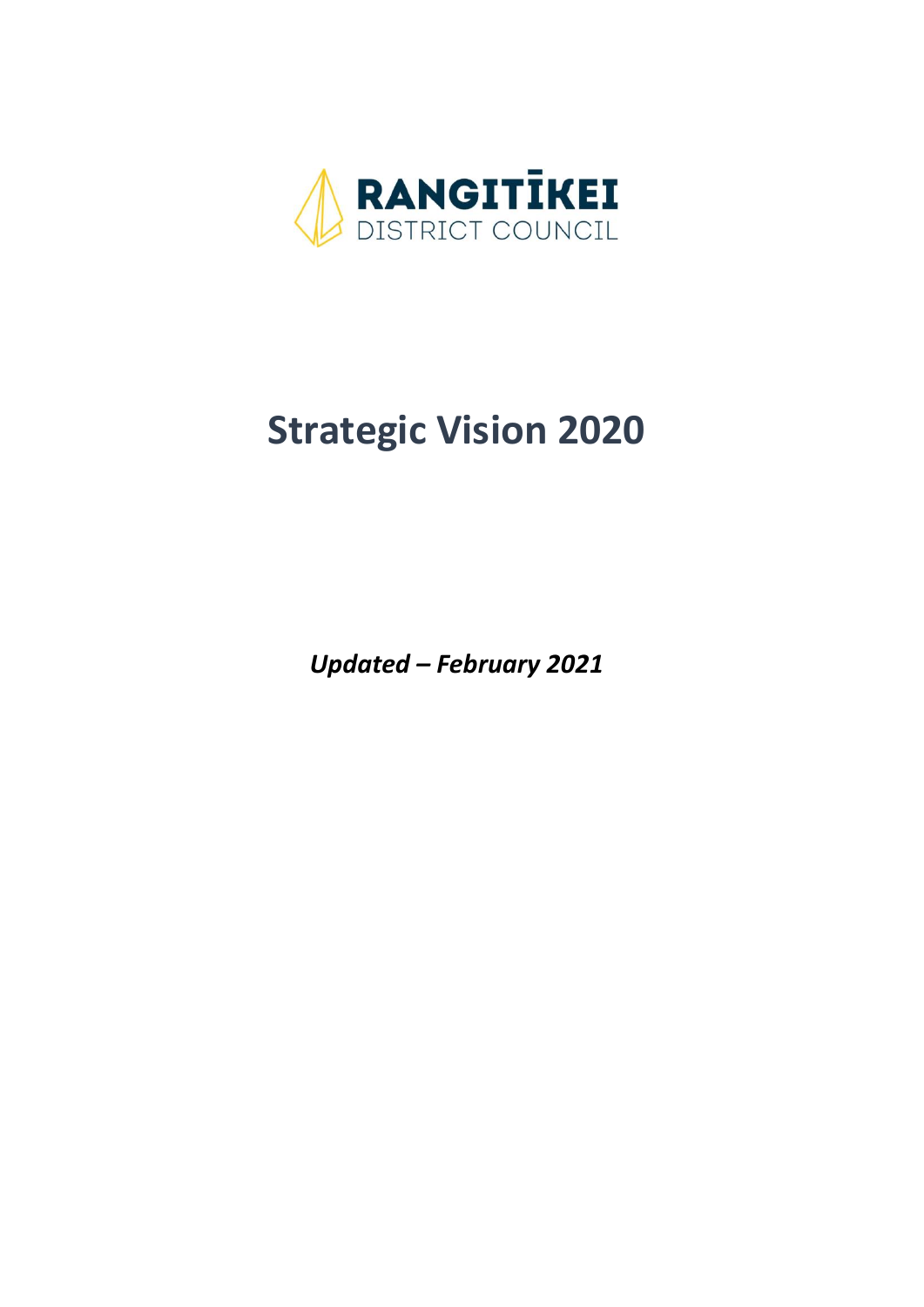## **Context**

Rangitīkei District Council Strategic Vision 2020 is a draft document for discussion by elected members prior to the public consultation period of the Long Term Plan (LTP). This Vision contains the four wellbeing pillars or strategies (Economic, Social, Environmental and Cultural) and has been collated with input from three separate events:

- 1. Elected members Strategy workshop in November 2019. The workshop considered themes; megatrends; national and local contextual influences; and aspirations of elected members. The workshop also considered matters that could prevent delivery of Council's plans. Each of the themes were discussed, with elected members voting on areas of commonality and importance.
- 2. Executive Leadership Team review and apply a long term perspective.
- 3. Elected members LTP workshop in September 2019 seeking "ideas and aspirations".

The Strategic Vision is considered draft for discussion as it contains content that requires testing with others, particularly Te Roopuu Ahi Kaa members as part of the soon to be refreshed Māori responsiveness framework. This framework will encourage Te Roopuu Ahi Kaa to engage deeply in the formation of Council's strategies in each of the four wellbeing pillars.

The future use of this document will be formative in allowing:

- Visitors to the Rangitīkei to understand the future of our district (e.g. content of this document, when finalised, will be advertised on our website)
- Residents to understand where Council's broad priorities sit
- Elected members to consider when making Council decisions
- Staff to enable the strategic vision and to prioritise accordingly.

In proposing the actions and aspirations in this document, the Executive team applied the principle that all initiatives are recognised equally, i.e. no initiative, while it may be positive for one well-being, shall be a negative for another.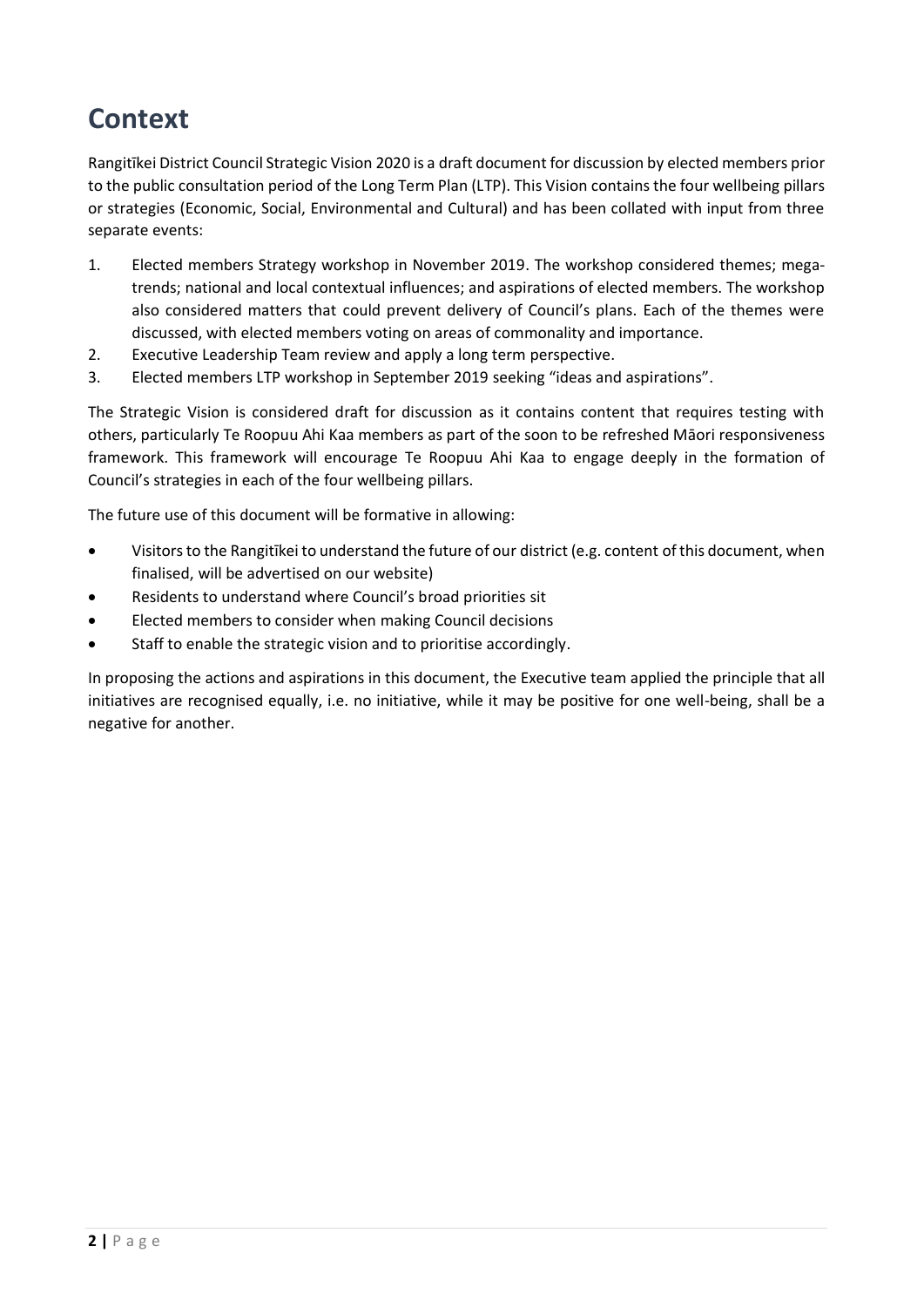# **Contributing Information to the Strategies**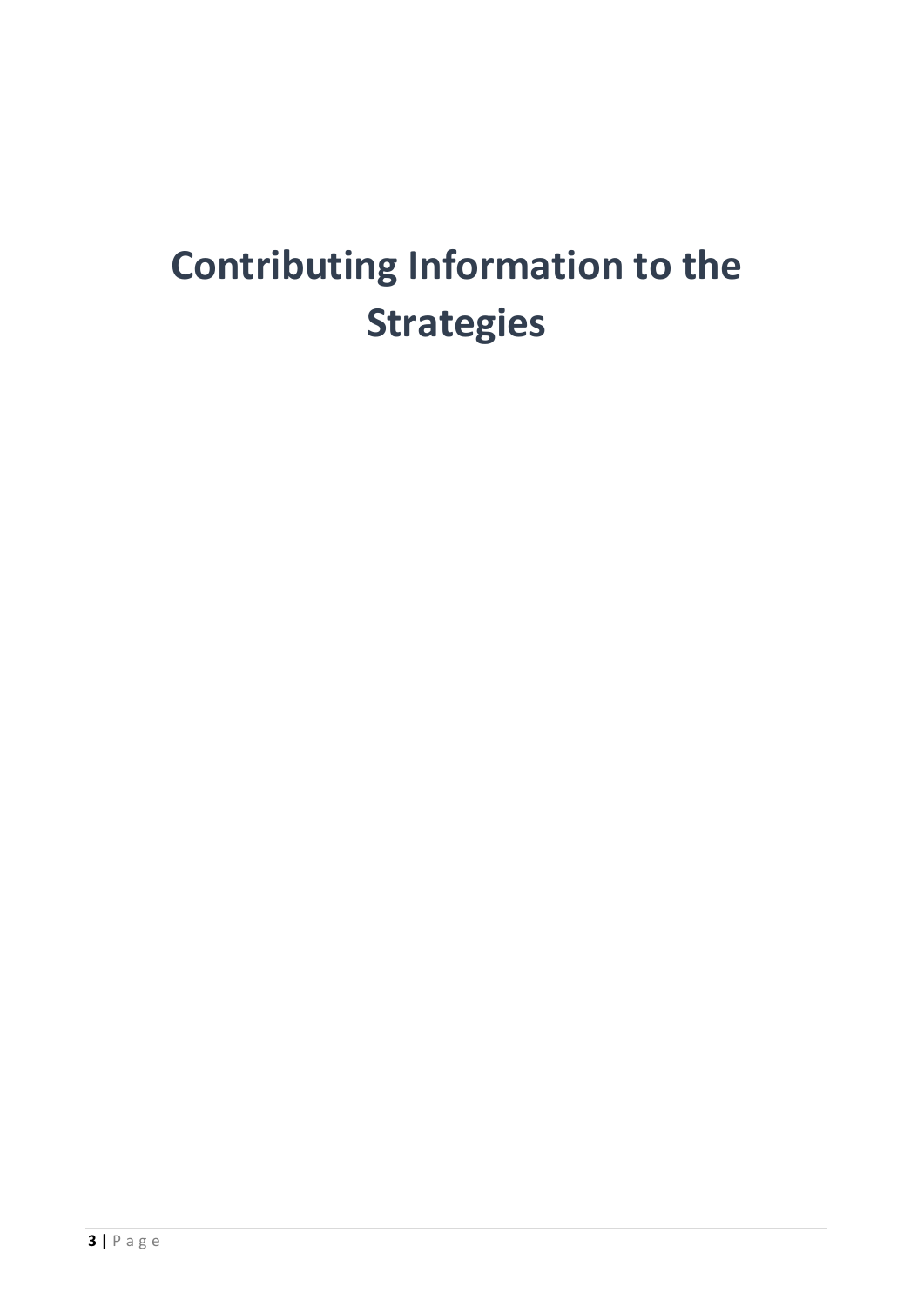### **1. Elected Members Strategic Outcomes (from 20 November 2019 workshop)**

### **Mega Trends (highest rating)**

- Move toward four well-being approach away from a simple focus on GDP
- Importance of provenance of food and ability of Rangitīkei to meet related market opportunities
- Thinking globally but acting locally
- Importance of environmental sustainability and reducing greenhouse gas emissions
- Growth of global labour market and new market opportunities for NZ products
- Digital connectivity

### **Contextual Matters (highest rating nationally)**

- Three waters review
- Effect of national policy on farmer morale 'Essential Freshwater; climate change / carbon sequestration / credits
- Government transport expenditure priorities

### **Contextual Matters (highest rating locally)**

- New demands for projects with costs beyond those able to be funded within the LTP
	- need to review financial strategy: increase rates; more user pays; take advantage of low interest rates to increase debt; adopt a brave / bold attitude.
- Demand for more supportive approach to delivery of regulatory responsibilities red carpet rather than red tape approach required; review District Plan.
- Construct community facilities and infrastructure using local businesses and locally sourced materials
	- get significant community projects started concrete progress.
- Ethical and cultural changes in the community more persons from different nations
	- be open and welcoming.
- Demand for affordable housing some movement of ex-Aucklanders to the District because of its comparative affordability
	- identify district locations where housing affordability is a problem.
- Review the capability and capacity of staff in terms of their ability to meet new and emergent challenges
	- Secure staff to fill the gaps.
- Capitalise on economic development opportunities
	- work within government's framework; consider providing incentives; actively market the opportunities provided / available in the District.

### **Aspirations (highest rating)**

- Better connection of the Council to the communities in the district assist them to realise their aspirations by helping them to be heard – being a better conduit for the delivery of community ideas; communities are valued, connected, safe and proud
- Better brand and better communication within the district and externally to build pride and as an attractant for new residents and development
- Stronger voice for the concerns of the rural community better digital connection
- More community assets such as those proposed for Taihape and Marton HQ
- More economic growth and development more growth in population; more people stay; increase in ratepayer base
- Enhanced quality of service delivery
- More progress on critical environmental indicators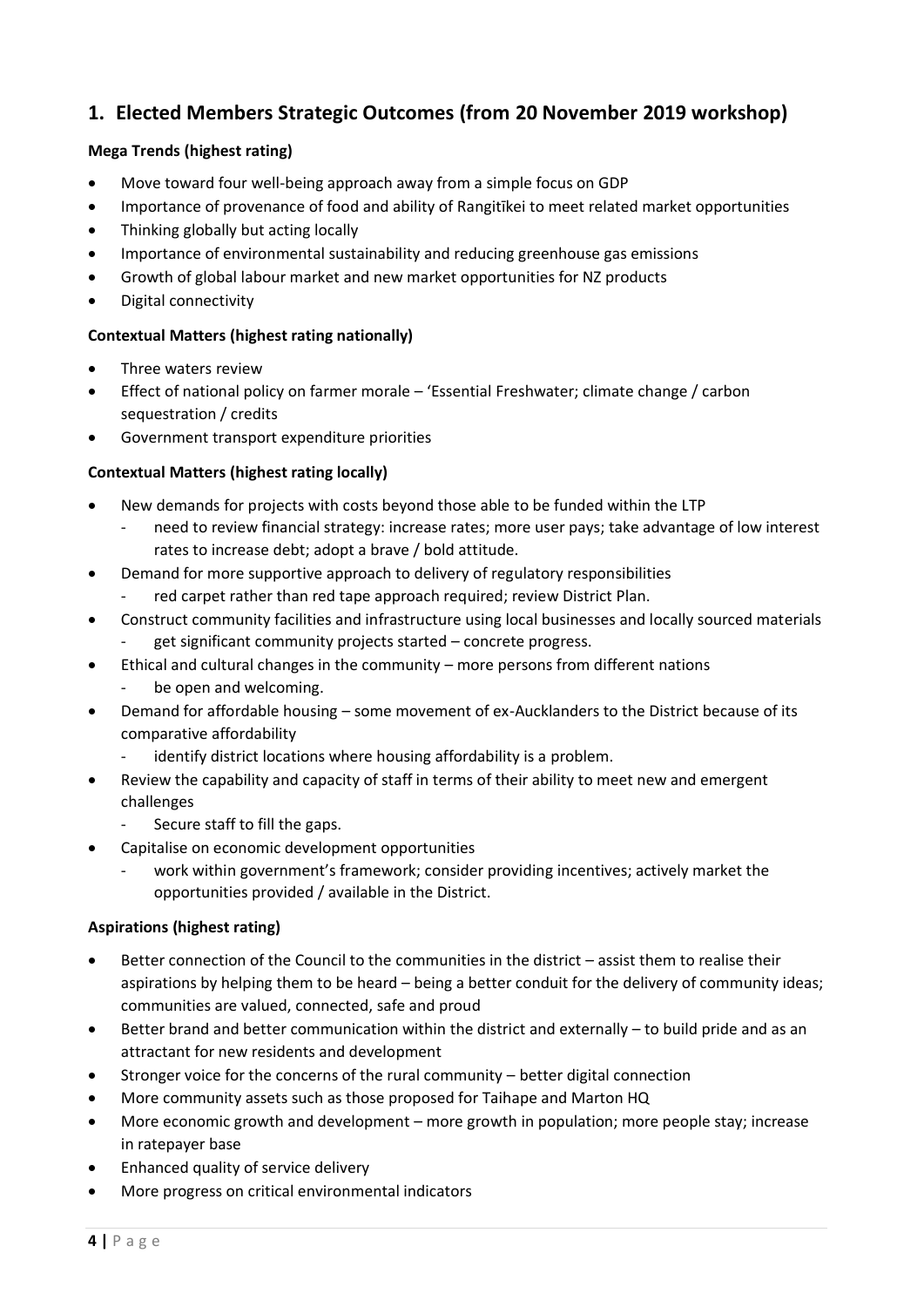- Adequate and affordable housing
- Council is known as being effective transparent and accountable and non-partisan; they apply good governance; they are innovative

### **Challenges (highest rating)**

- Short sighted thinking getting lost in the weeds; losing sight of the big picture the importance of thinking strategically
	- being brave
	- agreeing broad policy and then devolving / delegating downwards
	- having clear KPIs and sticking to them.
	- Community nay-sayers having too much sway and stopping progress
		- lead from the front foot
		- be prepared to take decisions
		- apply effective communication and marketing of ideas and proposals
		- set clear priorities.
- Not having the courage to make the necessary decisions
	- remaining open to all possibilities not shutting things down before they have been assessed
	- working together to make consensus decisions
	- engaging with the executive team with honesty.
- Getting caught out by unexpected central government policy
	- stay abreast of and influence (either as Rangitīkei District Council or through LGNZ and others.
- Major climate or other natural hazard event with significant cost to Council
- re-establish community recovery fund / stay focused on building community resilience.
- Not receiving the right information at the right time, from the right people to make the right decisions
	- build the capacity and capability of the staff move from being skinny to being 'lean and effective.' Operate within an agreed 'risk appetite.
- 'Caught out' by the unexpected
	- stay focused on the matters that are within the Council's control
	- establish good and clear governance / management responsibilities
	- secure the right staff who apply the right 'risk focused' information sharing protocols.
- Absence of unity around the table
	- agree on protocols to establish and maintain respect for different views, thoughts and aspirations – as expressed around the table.

### **Key decisions and actions by end of 2020 (noting that not all have been achieved)**

- Economic development workshop convened refreshed approach adopted.
- Marton Civic Centre proposals are presented to the public.
- District Plan workshop convened.
- Marton and Bulls wastewater treatment and water supply (Marton water strategy) proposals / issues have been clearly identified and are moving forward.
- Staff capacity and capability has been refreshed.
- Refreshed communication strategy lines of communication with Rangitīkei communities are open.
- Taihape memorial park proposals have been designed and funding options have been explored
- All councillors have a clear understanding of Council functions and priority actions field trips are convened.
- Toilets are installed in Marton.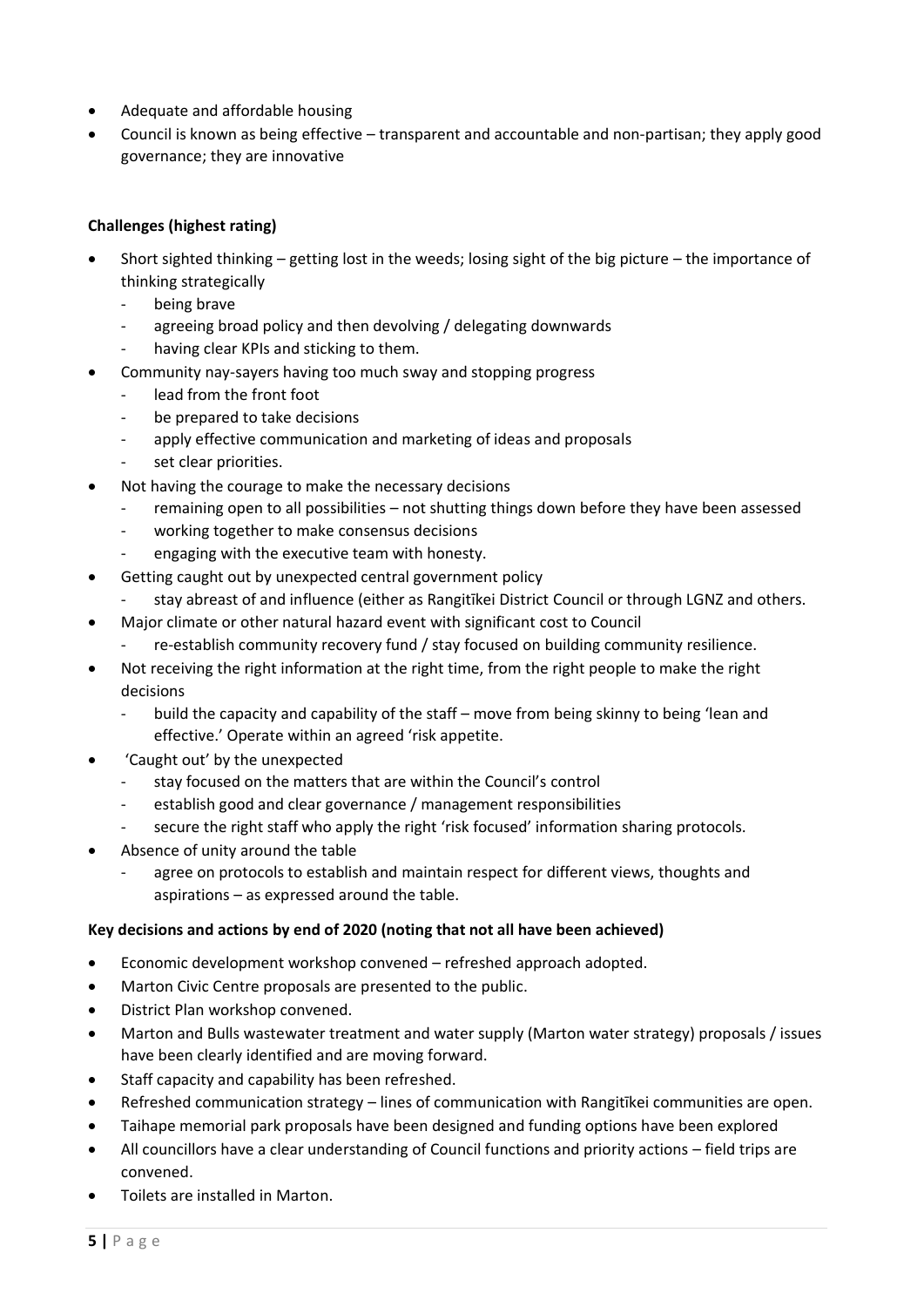- CEO is well connected to the community.
- Project manager is engaged to assist with delivery of big build projects.
- Legacy issues are identified and a plan to either park them or resolve them is in place.
- Taihape and Marton community buildings and park proposals are designed and tendered with construction underway, within the right 'reach' of available financial capacity.
- Sub-dividable land in Taihape has been identified and roadblocks are surfaced.
- NZTA assistance for upgrade of 'gentle Annie' road have been agreed.
- There is a clear direction for how storm water issues may be resolved.
- Processes and priorities for regional economic development have been agreed.
- District Plan changes have been identified.
- A refreshed financial strategy is in place.
- Earthquake prone buildings assistance package and policy is in place.
- Youth are more fully engaged with the Council.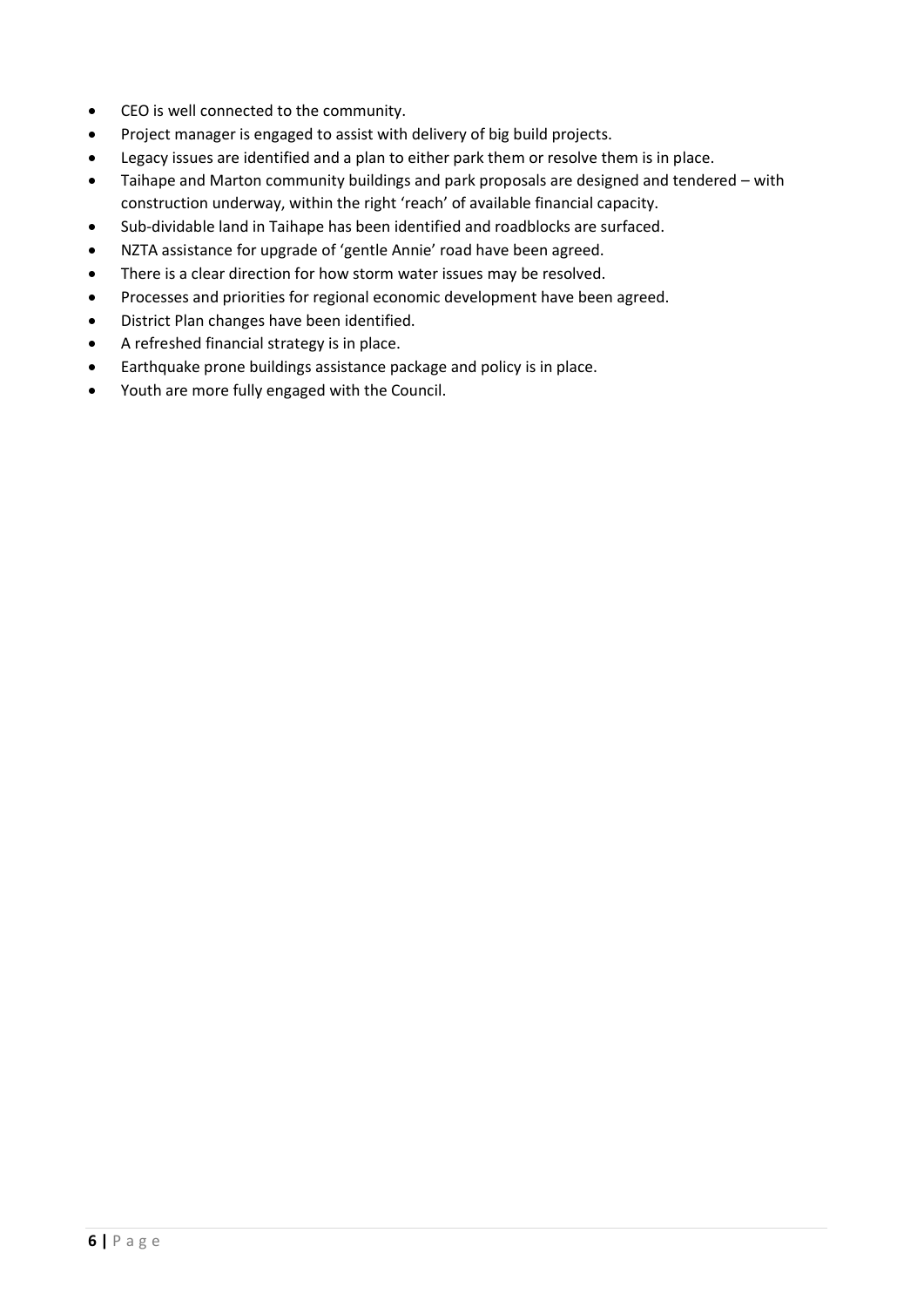### **2. Rangitīkei 2050 – Executive Team Strategic Vision**

In creating a Vision for 2050 (i.e. what will the Rangitīkei District look like in 2050) the Executive team used the views of elected members as a key component, and identified that, in 2050, the Rangitīkei District will:

- Have a population of 25,000
- Be encouraged by Central Government through a "green lens" i.e. increasingly decisions made on the environment, water, waste and land will focus on sustainability and environmental protection
- Have a greater diversified horticultural and agricultural sector
- Include greater levels of horticultural and agricultural automation, technology and artificial intelligence
- Have an increasingly skilled workforce
- Accommodate greater boutique tourism (small and bespoke that leverages our remoteness and "heartland" living)
- Be a trusted partner with iwi
- Promote and facilitate increased numbers of community spaces, meeting hubs and places for communities to connect
- Have increased ethnic diversity
- Have a smoother age demographic
- Have redeveloped town centres in Marton, Hunterville, Bulls and Taihape.

This 2050 vision, coupled with the strategic outcomes generated by elected members, forms the basis of the four strategic visions outlined in this strategy.

> *He oranga whenua, He oranga tangata, He oranga wairua, Tīhei Mauriora!*

Which translates to, if our Land is cared for, if our People are looked after, if the Spirit is strong, we can build a better future for all, let there be life!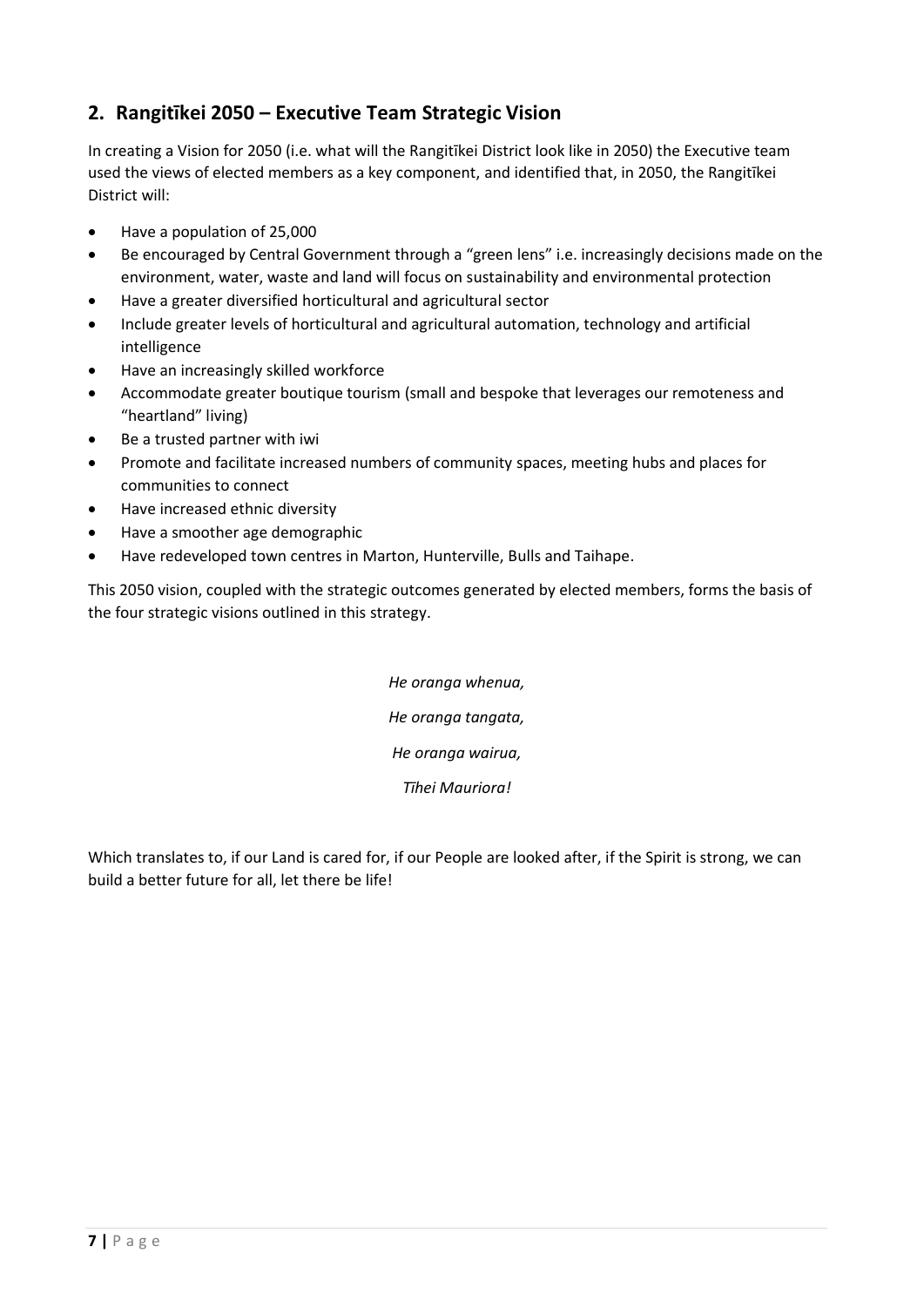### **3. Long Term Plan Workshop 17 September 2020**

| Cr Duncan    | Wastewater upgrade                                                                                       |
|--------------|----------------------------------------------------------------------------------------------------------|
|              | Social spaces Taihape civic<br>٠                                                                         |
|              | Truck friendly town (issue in Taihape)                                                                   |
|              | Heritage assessment plan (like fielding and Wanganui) for Taihape and district<br>٠                      |
| Cr Hiroa     | Hautapu river spillage -<br>$\bullet$                                                                    |
|              | Amenities at memorial par                                                                                |
|              | Upgrade on Kaupapa Street.                                                                               |
|              | Social housing                                                                                           |
| Cr Gordon    | Alternative water source for Taihape<br>$\bullet$                                                        |
|              | Connection of urban fringe to lifestyle properties to urban with waste water                             |
|              | move away from septic tanks                                                                              |
|              | Highway bypass from Turakina to Marton                                                                   |
|              | Instead of cycle way, River as a paddle way (tourism)                                                    |
|              | Geo park                                                                                                 |
| Cr Wilson    | Regeneration of town centres<br>$\bullet$                                                                |
|              | above ground infrastructure                                                                              |
|              | Lambert - Increase emphasis on rural water schemes, better schemes                                       |
|              | advantage of diversify farming                                                                           |
| Mayor Watson | <b>Health Service</b><br>$\bullet$                                                                       |
|              | New centre in Marton<br>٠                                                                                |
|              | <b>Community Housing</b>                                                                                 |
|              | Parks upgrades money increased                                                                           |
| Cr Belsham   | Marton town centre entrances tidy, Calico line state high section attraction to<br>$\bullet$             |
|              | come in (Whanganui entrance by airport)                                                                  |
|              | Shared walk cycle way Nga Tawa<br>٠                                                                      |
|              | Affordable housing<br>٠                                                                                  |
|              | Free Wi-Fi in town centres                                                                               |
| Cr Carter    | Denzel street tidy and widen<br>٠                                                                        |
|              | Bulls domain needs development<br>٠                                                                      |
|              | Walkway/cycle Bulls Marton                                                                               |
|              | Housing Scots fairy, Koitiata                                                                            |
|              | <b>Entranceways Taihape and Bulls</b>                                                                    |
| Cr Panapa    | Neighbourhood, local district regional, secondary access at Rātana<br>$\bullet$                          |
|              | Walkways Cycleway sea at Rātana<br>Marton Centre whole                                                   |
|              |                                                                                                          |
| Cr Dunn      | District wide encourage expressway, golden corridor<br>٠<br><b>Bulls Domain development</b><br>$\bullet$ |
|              | Widening Dalziel Street for buses and new centre                                                         |
|              | <b>Upgrading Main Centres</b>                                                                            |
|              | Rangitīkei river bulls cycle way                                                                         |
| Cr Ash       | Focus on health and wellbeing<br>$\bullet$                                                               |
|              | New builds sustainable<br>O                                                                              |
|              | Water conservation on builds<br>$\circ$                                                                  |
|              | Environmental support<br>$\circ$                                                                         |
|              | New builds water tanks etc<br>$\circ$                                                                    |
| Cr Dalgety   | Changing district plan rules on subdivision<br>٠                                                         |
|              | Targeting of forestry                                                                                    |
|              | Advocate for vibrant main streets                                                                        |
|              | Park and Rec facilities adequate                                                                         |
|              |                                                                                                          |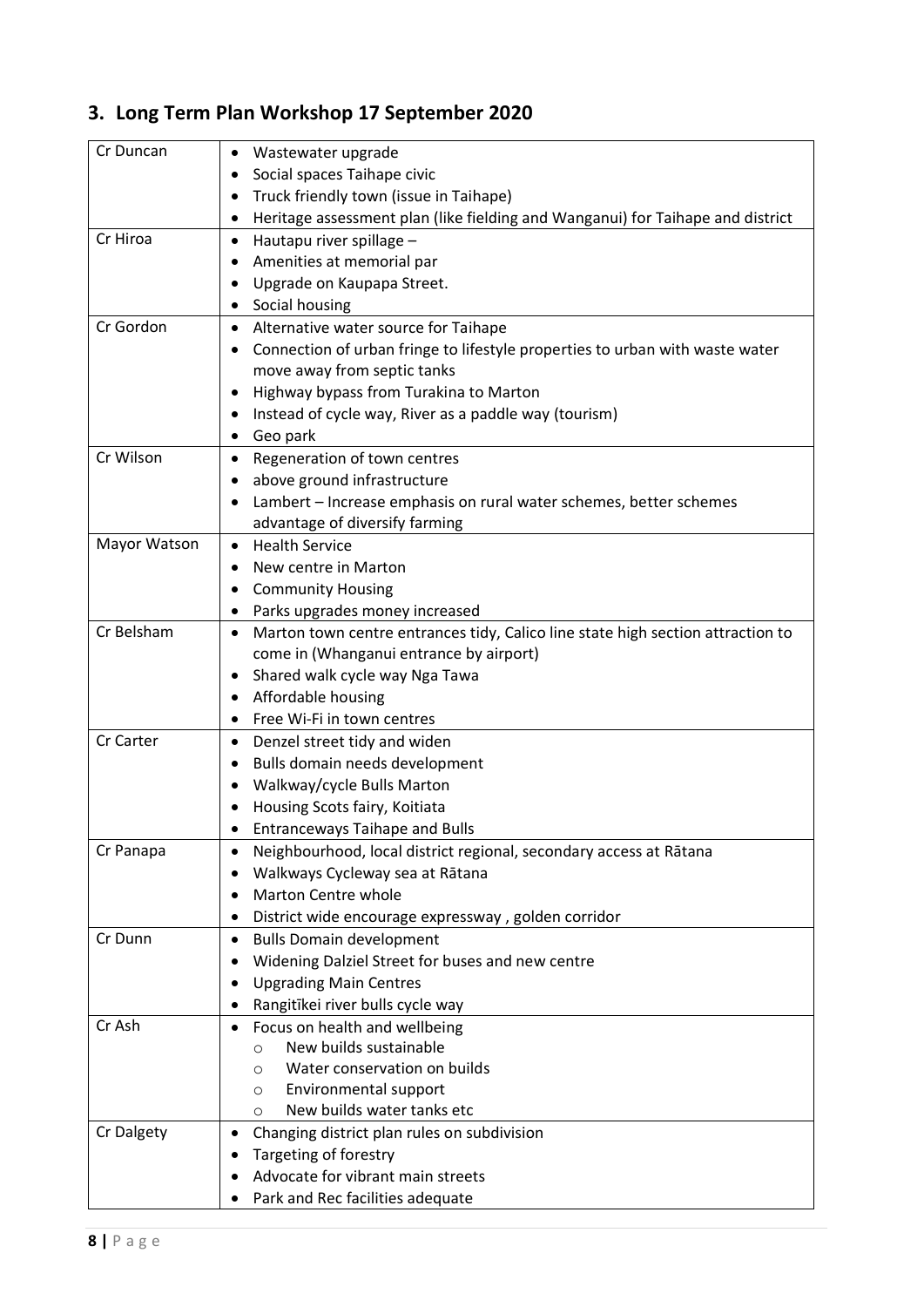| Mr Tyrone      | Bulls domain development<br>$\bullet$       |
|----------------|---------------------------------------------|
| <b>Barker</b>  | <b>Community Garden</b>                     |
|                | Walkways and cycle ways of Rangitikei river |
| Mr Peter Beggs | • Climate change $-$ iwi co-creation        |
|                | Future approach                             |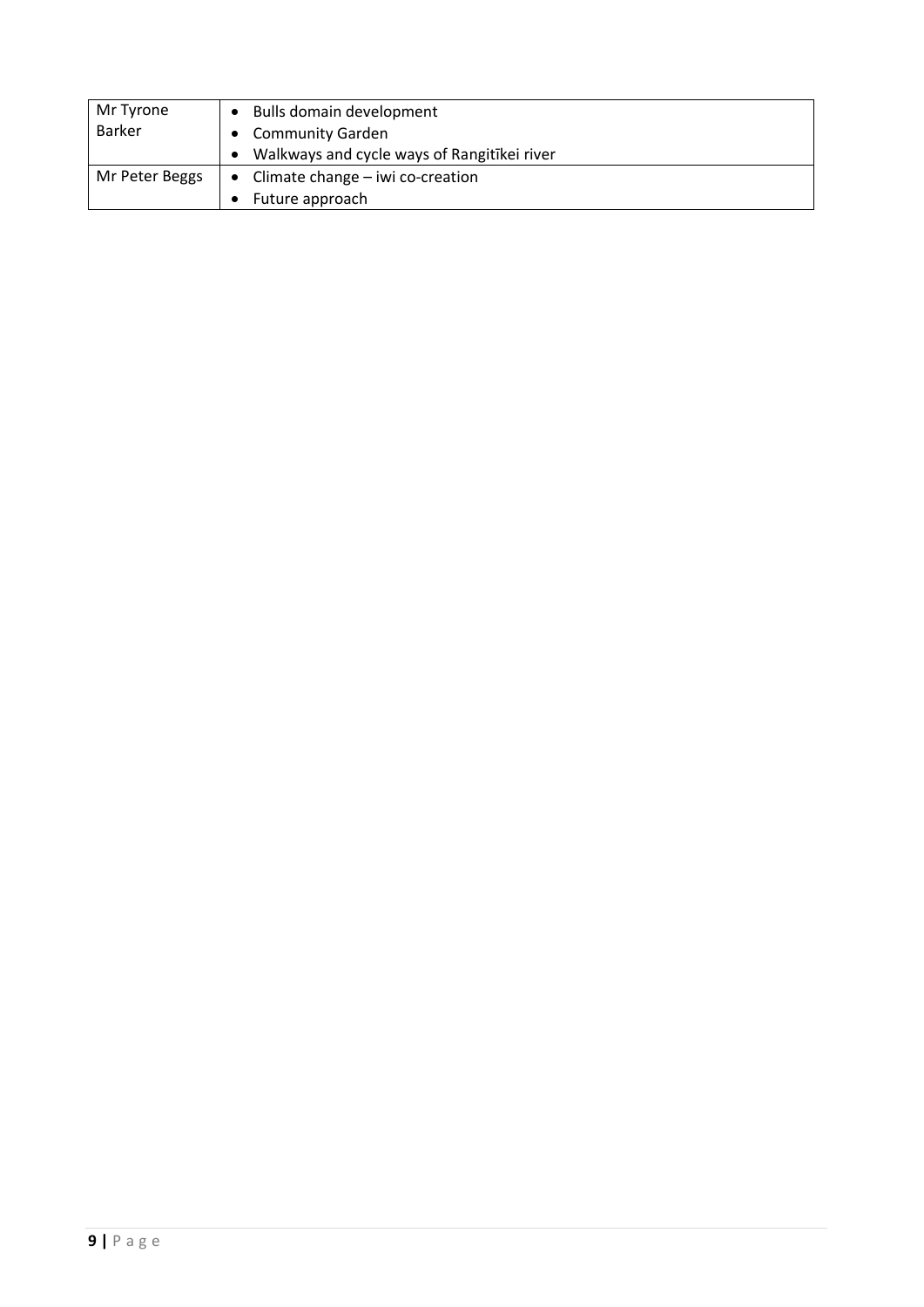# **Proposed Wellbeing Strategic Visions**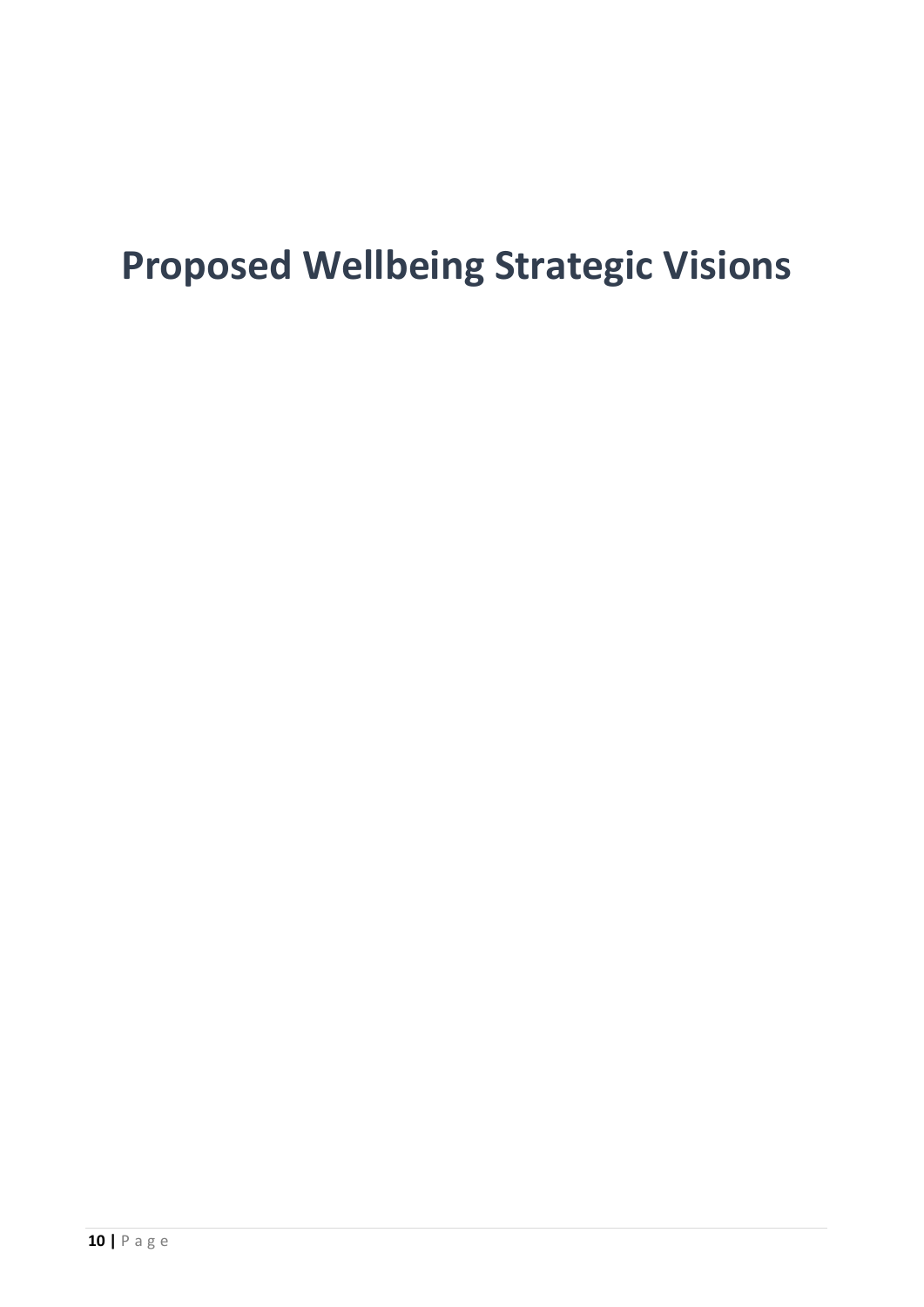### **Economic Strategic Vision**

### **30 year vision**

The Rangitīkei District has an inclusive, productive and growing, innovative economy that benefits all.

### **What does this mean?**

The Council will develop and nurture a diversified economy that includes small, medium and large enterprises in all sectors of economic activity, including agriculture, small, medium and large businesses, retail, wholesale, distribution, services, manufacturing, transportation, tourism, iwi-based business interests and social enterprises that have a viable business model, reinvest net profit, are growthoriented, sustainable and contribute to the social good of the community.

Historically, agriculture has always been the main contributor of economic activity in the District, and will continue to be a key driver in developing additional economic activity. In the future we will see an expansion of smart technology farming practices and more diverse use of productive farmland to produce more profitable farms, adapting to the challenges and opportunities created by climate change. Rangitīkei farmers will be at the forefront of new technologies and new food products for the future, keeping up with international trends and developments in farming practices and responding to changing market demand, particularly in the growing consumer requirement for traceable organically raised food. We will focus on improved connectivity on farms to allow farmers quick and reliable access to new technologies, developments in agriculture, and new markets.

The necessary industries and technologies will be available in the District to promote the production of higher value-added products being exported rather than just primary production. Although the District will be driven by agricultural activities, the production of higher value products will create a more balanced economy, with a healthy mix of agriculture and high tech industries. This will create many new jobs in the District, but will also drive an increase in higher skilled and better paid jobs for younger people with young families.

The District will attract new large commercial investments related to transport infrastructure and forestry products manufacturing value addition and others, and will strengthen and grow the retail and services sectors. Small and medium-scale businesses, start-ups and entrepreneurship will be supported by facilitating the creation of business membership organisations such as a Chamber of Commerce that over the medium to long-term will have the capacity to provide Business Development Services (BDS), mentoring, access to finance and incubation.

The District will have a thriving visitor industry that leverages the diversity and beauty of Rangitīkei's natural landscapes from the ocean to the Kaimanawa Ranges, outstanding fresh produce from local farmers, as well as other unique rural tourism and events opportunities such as cycling, 4-wheel drive adventures, rafting, hunting, fishing, golfing and walking, tramping, farm stays, boutique accommodation and camping. We will have a closer relationship with the New Zealand Defence Force (NZDF) and specifically with the Ohakea base, to assist them with their expansion, and to capture a large portion of this new economic activity in the region. The southern part of the District will be more attractive for new residents to purchase property and live in.

We will collect and analyse the important measures of economic activity to determine opportunities for growth and development, delivered through a new Economic Development Strategy and detailed work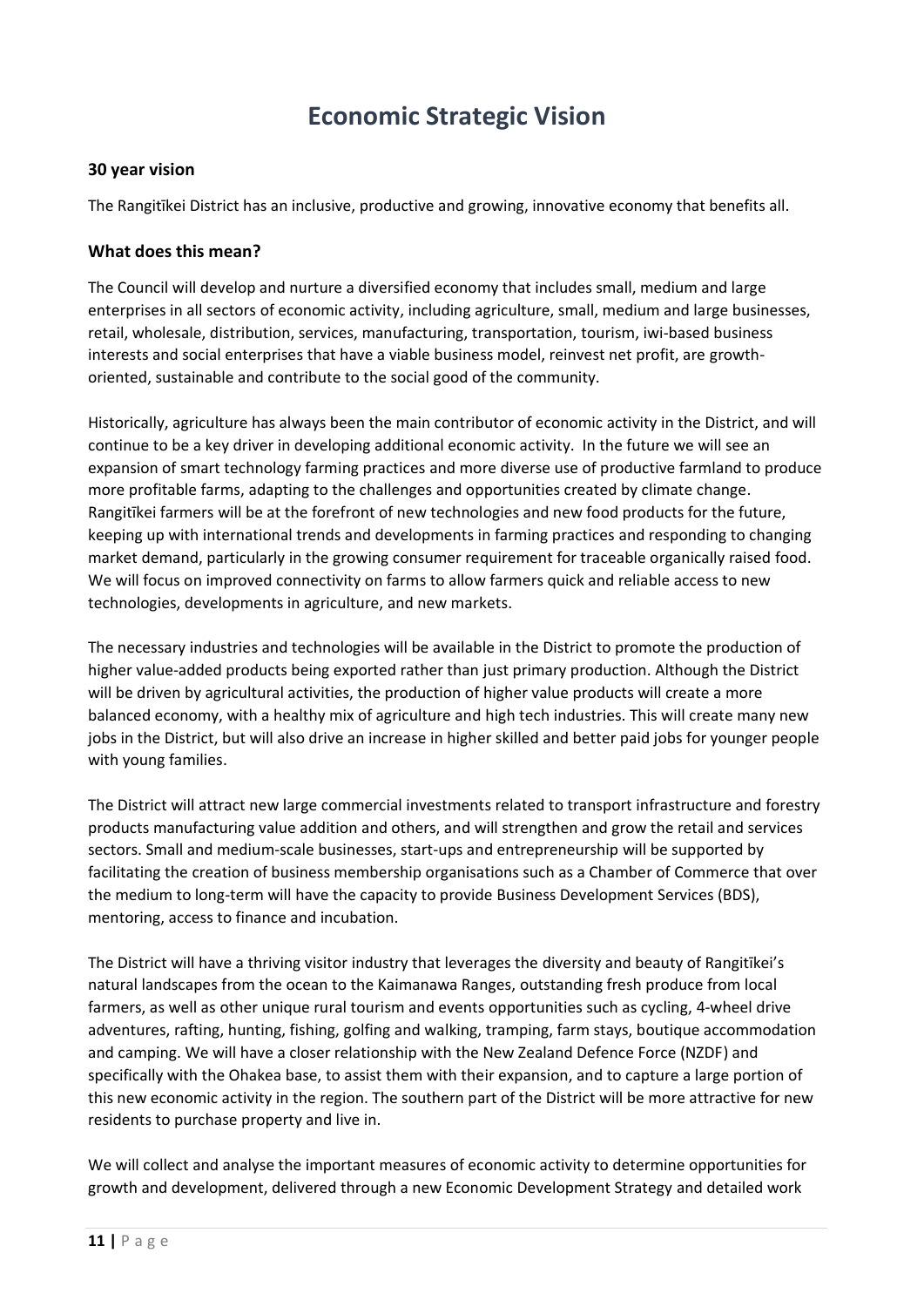plan, to grow and strengthen the business ecosystem and create an improved lifestyle and standard of living over the next 30 years. This data collection, analysis and planning will enable Council to stimulate the economy to actively pursue targeted investment to facilitate this change.

We are part of a growing region that values the economic development connections and interdependencies of and will actively seek opportunities for collaboration with our partners, including District Hapū and iwi, the Rātana community, and our neighbouring Councils and business associations, as well as central government ministries and agencies.

| <b>Action</b>                                                                                                                                                                                                                                                                                                                                                                                                                                                             | <b>Timeframe</b> |  |
|---------------------------------------------------------------------------------------------------------------------------------------------------------------------------------------------------------------------------------------------------------------------------------------------------------------------------------------------------------------------------------------------------------------------------------------------------------------------------|------------------|--|
| <b>Business Growth and Value Addition</b>                                                                                                                                                                                                                                                                                                                                                                                                                                 |                  |  |
| Attract, incentivise and leverage off of new large commercial and industrial<br>investments (Marton Rail Hub, forestry by-products manufacturing, etc.) and the<br>expansion of Ohakea Air Force Base.                                                                                                                                                                                                                                                                    | $2021 - 2025$    |  |
| Identify the economic opportunities created by new large commercial and<br>industrial investments' value-chain linkages, particularly how to strengthen or<br>address gaps in them, incentivise clustering, increasing local value-addition,<br>business and employment creation and the sourcing of local goods and services.                                                                                                                                            | $2021 - 2030$    |  |
| Attract, incentivise and cluster viable, sustainable businesses within the District's<br>key future growth sectors to promote synergy, strengthened forward and<br>backward linkages, B2B growth and to gain scale.                                                                                                                                                                                                                                                       | 2020 - 2050      |  |
| Engage with farmers to determine their needs and increase their understanding<br>of what Council can do to support them to learn about opportunities for<br>diversification from new technology, changing market demand and the<br>challenges posed by climate change, improving and diversifying production, value<br>addition and assisting with new investment, succession planning, generational<br>change, business transformation and alternative ownership models. | $2021 - 2030$    |  |
| Engage with each Hapū and iwi and the Rātana community to understand their<br>economic development needs, plans and their view of how to create closer<br>economic development collaboration as a partner with Council.                                                                                                                                                                                                                                                   | 2020 - 2050      |  |
| <b>Expand the Housing Stock</b>                                                                                                                                                                                                                                                                                                                                                                                                                                           |                  |  |
| Undertake regular housing stock takes to provide the data and analysis needed<br>to plan for and align supply with demand to accommodate the different<br>categories of housing required and the economic growth that will occur<br>throughout the District.                                                                                                                                                                                                              | $2021 - 2050$    |  |
| Regularly review and update town spatial planning throughout the District to<br>align it with a forward-looking Vision for 2050 (what towns should look like in 30<br>years).                                                                                                                                                                                                                                                                                             | $2021 - 2050$    |  |
| Facilitate the development of social and emergency housing, working through<br>Public/Private Partnerships (PPPs) and Civil Society Organisations (CSOs) to<br>access central government and alternative funding.                                                                                                                                                                                                                                                         | $2021 - 2050$    |  |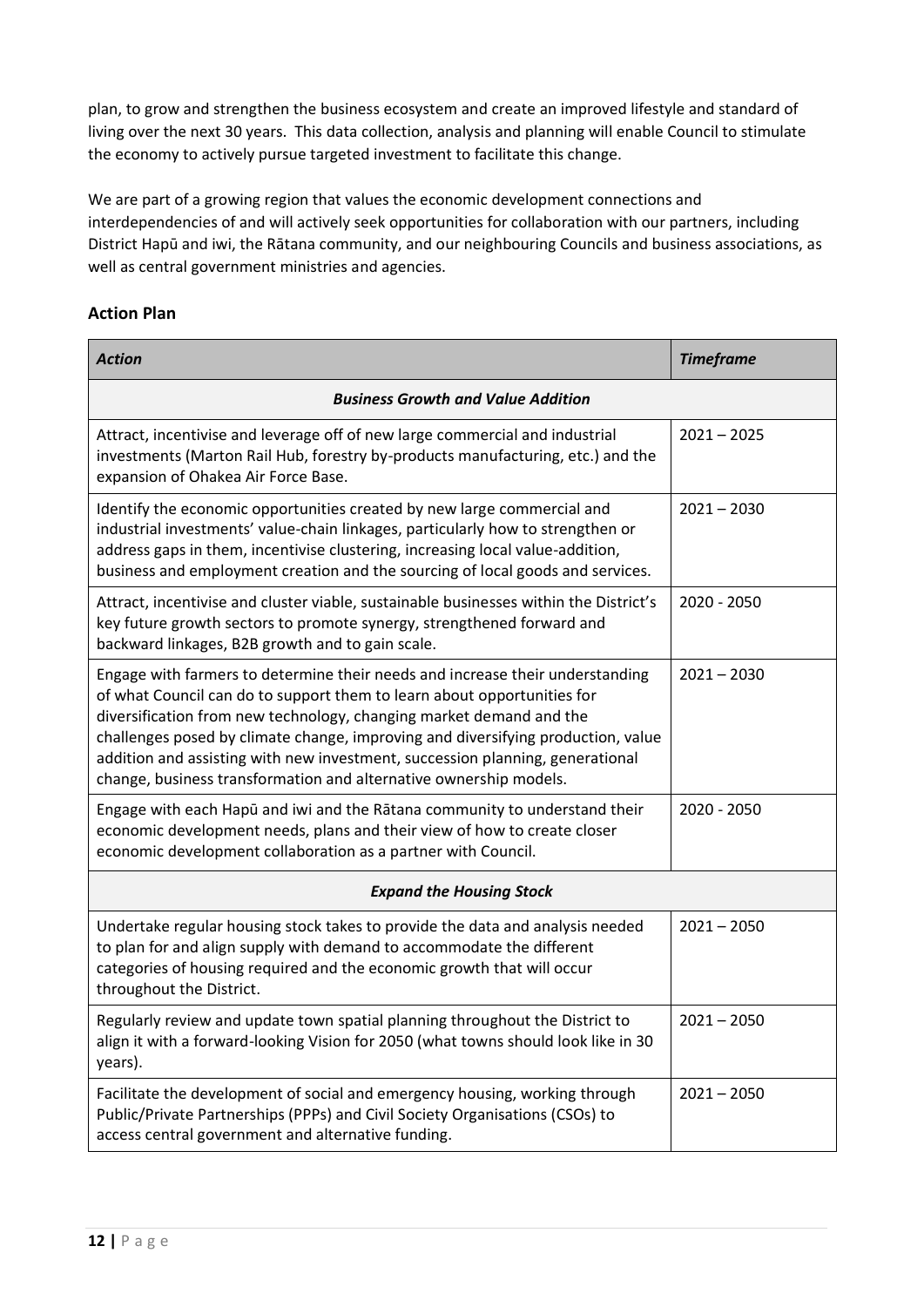| <b>Action</b>                                                                                                                                                                                                                                                                                                                                                                         | <b>Timeframe</b> |  |
|---------------------------------------------------------------------------------------------------------------------------------------------------------------------------------------------------------------------------------------------------------------------------------------------------------------------------------------------------------------------------------------|------------------|--|
| Review and change the District Plan to ensure sufficient land is available for<br>residential development to cater for different needs, while accelerating<br>subdivisions and construction of housing stock by easily understood processes<br>and financial incentives (working with owners, builders, developers, businesses,<br>religious groups and CSOs).                        | 2021 - 2031      |  |
| Strengthen the Viability, Diversity and Sustainability of Downtown Central Business Areas                                                                                                                                                                                                                                                                                             |                  |  |
| Conduct a needs assessment of the businesses and services residents would like<br>to exist and to be able to access within the downtown centre of the towns they<br>live in.                                                                                                                                                                                                          | 2021 - 2022      |  |
| Undertake a stock take of what businesses and services presently exist within<br>downtown areas, determining what they need to strengthen their viability and<br>the assistance they require from Council to operate sustainably (if any).                                                                                                                                            | 2021 - 2022      |  |
| Compare the needs assessment to the stock take to develop a gap analysis<br>indicating what retail businesses and service providers already exist and which<br>ones should be assisted to start-up or be recruited to relocate within downtown<br>centres.                                                                                                                            | 2022 - 2023      |  |
| Determine what tools Council has available to promote, retain and attract retail<br>businesses and service providers to start-up in, remain in and relocate to<br>downtown central business areas.                                                                                                                                                                                    | 2021 - 2023      |  |
| Determine the optimal physical distribution of space in downtown central<br>business areas to create vibrant and attractive mixed living, services, retail and<br>public amenities ecosystems and facilitate their redevelopment through<br>Public/Private Partnerships and by accessing outside resources.                                                                           | 2021-2041        |  |
| Formation of and Technical Assistance to Business Organisations within the District                                                                                                                                                                                                                                                                                                   |                  |  |
| Establish professional business associations (such as a Chamber of Commerce or<br>a sectoral body) to offer services to and grow their members' businesses, provide<br>coordinated representation with appropriate authorities, and to enable Council<br>to interact with aggregated groups of enterprises in an efficient and democratic<br>way, rather than on an individual basis. | $2021 - 2030$    |  |
| Conduct a scoping exercise to determine the institutional strengthening and<br>capacity building that business associations need, and then assist them to access<br>it.                                                                                                                                                                                                               | $2021 - 2031$    |  |
| Identify opportunities and funding to professionalise, train and build the capacity<br>of business association officers.                                                                                                                                                                                                                                                              | 2021 - 2050      |  |
| Information gathering, data collection and analysis of businesses within the District and the local,<br>regional and national organisations that can support them                                                                                                                                                                                                                     |                  |  |
| Undertake a baseline survey of all businesses operating within the District.                                                                                                                                                                                                                                                                                                          | 2021 - 2022      |  |
| Identify and analyse key sectors and leading anchor businesses and SMEs,<br>including home-based businesses, social enterprises and potential start-ups to<br>determine their needs, constraints and potential to grow, add value, strengthen<br>their viability and generate employment, and how Council can support them.                                                           | $2020 - 2050$    |  |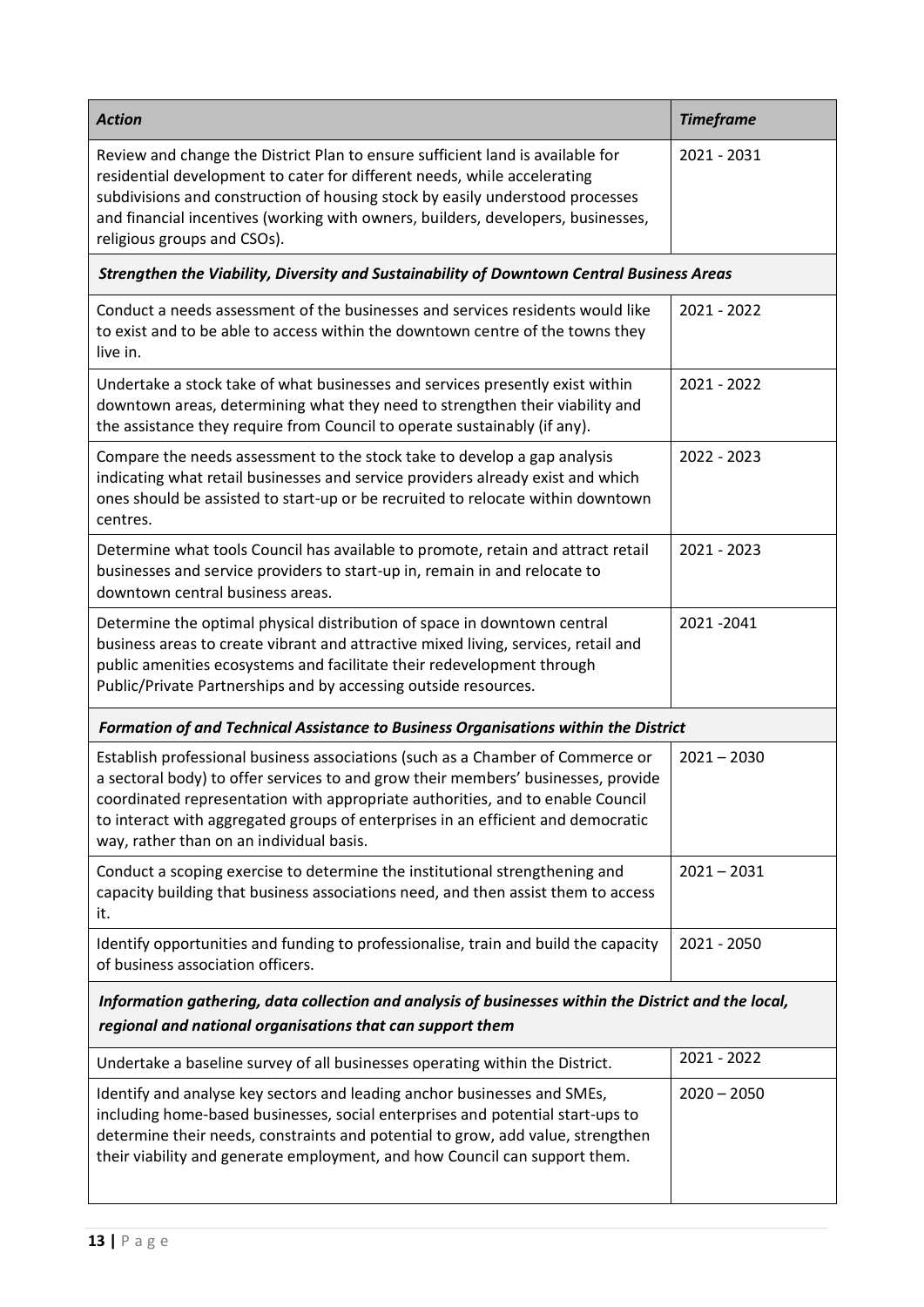| <b>Action</b>                                                                                                                                                                                                                                                                                                                                    | <b>Timeframe</b> |
|--------------------------------------------------------------------------------------------------------------------------------------------------------------------------------------------------------------------------------------------------------------------------------------------------------------------------------------------------|------------------|
| Coordinate with the local, regional and national organisations that can support<br>businesses within the District (e.g. CSOs, Business Central, Whanganui and<br>Partners, Central Development Agency, Business Mentors New Zealand,<br>Callaghan Innovation and the Regional Business Partner Network etc.).                                    | $2020 - 2050$    |
| Facilitate discussions to understand what the District's economic points of<br>difference are and how to grow a more vibrant, sustainable, non-traditional and<br>diversified economy by visualising what businesses should exist, the synergies<br>and linkages between them and how to transform the present economy to that<br>of the future. | 2021 - 2024      |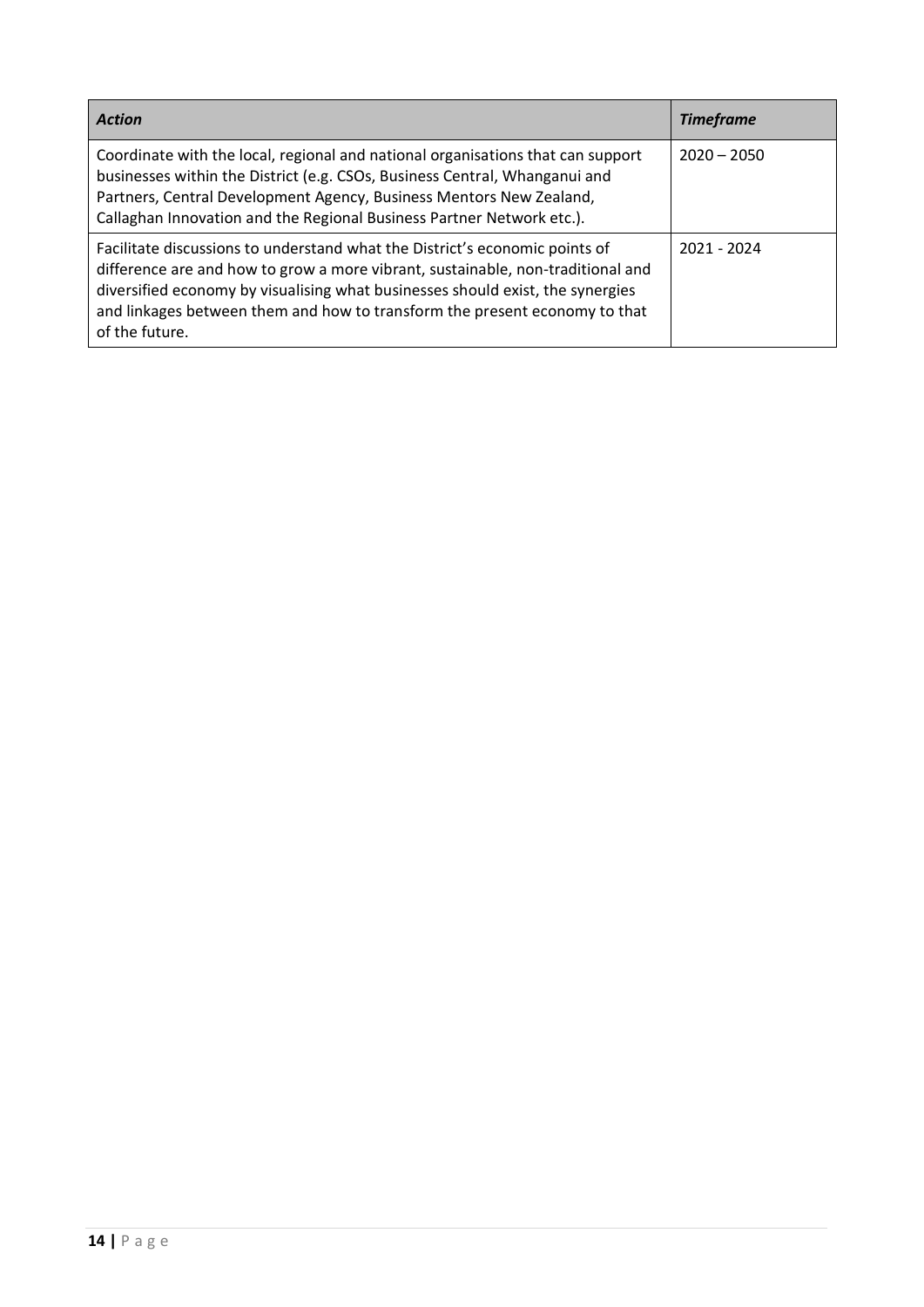## **Social Strategic Vision**

### **30 year vision**

In the Rangitīkei District we embrace our diversity of ethnicity, age and backgrounds by being a connected, progressive and resilient community where we enjoy living, working and playing together; where we actively help those who are vulnerable; where we have opportunities to extend our skills, knowledge and awareness; and where we take pride in our own and others' achievements.

### **What does this mean?**

People choose to remain or relocate to the Rangitīkei because it is a safe place to be, provides an increasing range of employment, educational and recreation opportunities, and – irrespective of ethnicity, age and background – people feel their needs and aspirations are met, residents know and engage with their neighbours.

People enjoy the vibrant town centres, facilities, social infrastructure, there are strong networks in communities that have been built up and maintained resulting in lower rates of family violence and substance abuse.

Understanding that small communities do not have all the social support services readily available to them, (i.e. they may be centralised in the larger centres), Council will facilitate access to these to ensure our communities are not disadvantaged. Appropriate transport links within and between towns and neighbouring districts are available.

Council will be the advocate for ensuring communities and businesses of the future have the required telecommunications channels to keep them connected, ensuring the district does not become isolated. We will encourage schemes, like apprenticeships, are offered to our young people.

Policy settings are adaptable and forecast future needs, ensuring we support all demographics. This includes allowing for a good standard of living and appropriate housing, which is both healthy and affordable, irrespective of personal circumstances.

Councils will promote synergy between urban and rural communities; ensuring no group is segmented.

| Action                                                                                                                    | <b>Timeframe</b> |  |
|---------------------------------------------------------------------------------------------------------------------------|------------------|--|
| <b>Connectedness</b>                                                                                                      |                  |  |
| Lobby for high speed internet (where possible) and better district wide digital<br>connectivity                           | $2020 - 2023$    |  |
| Build digital capability throughout the district, focusing on key groups i.e. elderly,<br>migrant, impoverished           | 2020 ongoing     |  |
| Create platforms (web page) on which residents can advertise and seek<br>opportunities/groups of service and volunteering | 2020 ongoing     |  |
| <b>Education and Training Opportunities</b>                                                                               |                  |  |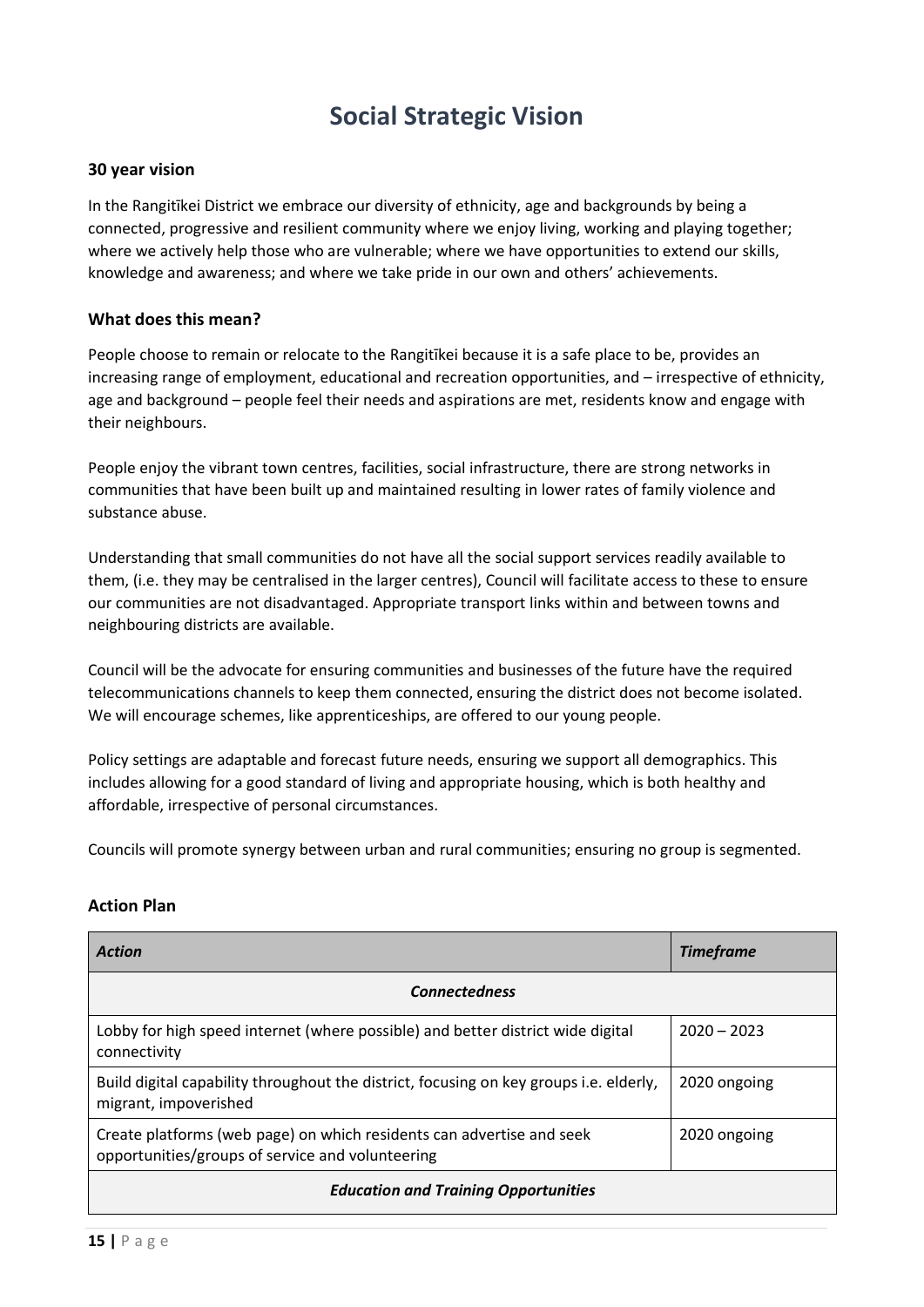| <b>Action</b>                                                                                                                          | <b>Timeframe</b> |  |
|----------------------------------------------------------------------------------------------------------------------------------------|------------------|--|
| Increase the skills, talent and knowledge base (particularly of local history) of<br>residents                                         | $2021 -$ ongoing |  |
| Promote and support training hubs and local tertiary initiatives within the district<br>in the district such as Te Poho o Tuariki      | $2020 -$ ongoing |  |
| Promote and support community wellbeing forums                                                                                         | 2021 - ongoing   |  |
| <b>Town Regeneration and Development</b>                                                                                               |                  |  |
| Create policy and procedures to best facilitate and support community lead<br>development of Council owned recreational facilities     | 2021             |  |
| Aid town and district growth through future focused spatial planning, incentives,<br>facilitative consent processes                    | 2021             |  |
| Promote pipeline community projects and lead people/groups                                                                             | 2020             |  |
| Seek opportunity and collaboration for year round, all weather community<br>recreation facilities.                                     | 2021-2025        |  |
| Investigate the best way to assist Heritage building renewals                                                                          | 2021-2022        |  |
| <b>Engagement and Collaboration</b>                                                                                                    |                  |  |
| Ensure consistent and regular engagement and collaboration with local iwi/hapū                                                         | $2020 -$ ongoing |  |
| Increase knowledge of Local Government                                                                                                 | 2021 ongoing     |  |
| Create a Community engagement strategy for Council projects and plans                                                                  | 2021             |  |
| <b>Healthy, Safe and Positive Communities</b>                                                                                          |                  |  |
| Partner with District Health boards and other health and wellbeing agencies to<br>work collaboratively and to leverage off group power | 2020 on going    |  |
| Work with police and community groups to increase security in our towns                                                                | $2020 - 2022$    |  |
| Facilitate social service and health agencies to utilise community facilities for<br>health and welfare checks                         | 2020 - 2021      |  |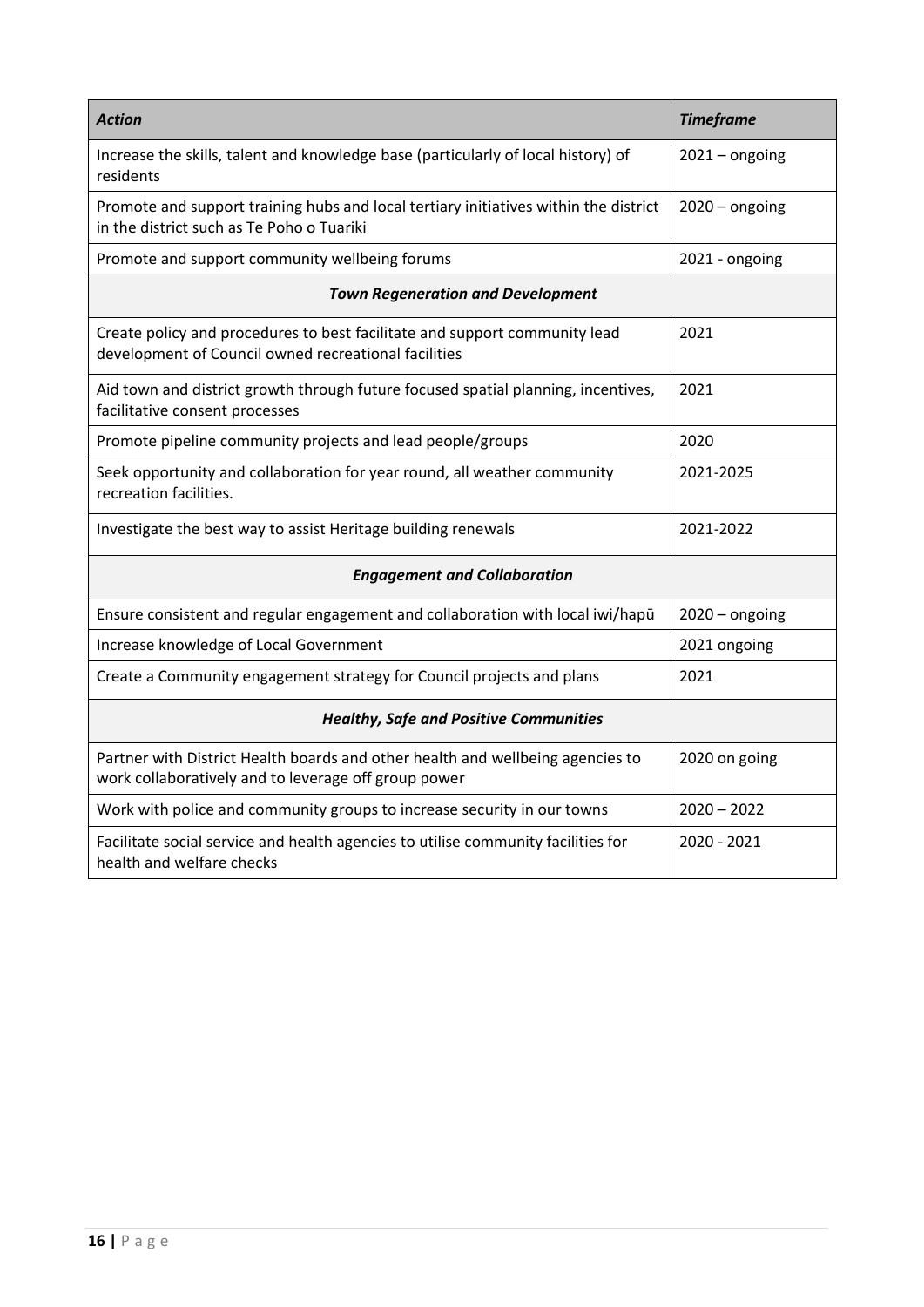### **Environmental Strategic Vision**

#### **30 year vision**

The Council is recognised as having the lead facilitation role as kaitiaki of the Rangitīkei district.

### **What does this mean?**

The mauri of the Rangitīkei River will underpin the mana of our district and define Council's role in this vital asset.

The Council demonstrates its willingness to invest in core infrastructure and work with our partners to adapt to the challenges of climate change. When procuring services Council will follow a carbon neutral business model, ensuring good environmental management practices are followed, meaning a sustainable build environment is left for future generations. This leadership sets the standard for private enterprise, and will be a key theme in Council's District Plan.

Financial incentives for sustainable construction initiatives underpin the Council's commitment to working with the community, for the community.

Council is committed to providing clean and safe potable water to urban communities and the removal of treated wastewater discharges to our rivers, with effective land based treatment initiatives, where possible. This also includes a commitment to rural communities with enhanced and enlarged rural water schemes.

The Council continues its commitment to sustainable waste management, while maximising the opportunities for recycling and diversion from landfill.

| <b>Action</b>                                                                                                                                                                                                          | <b>Timeframe</b> |  |
|------------------------------------------------------------------------------------------------------------------------------------------------------------------------------------------------------------------------|------------------|--|
| <b>Mitigating climate change</b>                                                                                                                                                                                       |                  |  |
| Work with the Regional Climate Change Collaboration Group and deliver<br>outcomes from the results of the risk assessment as appropriate.                                                                              | 2020 - 2021      |  |
| Develop a more efficient way of using energy by undertaking an energy audit.                                                                                                                                           | 2021             |  |
| Better understand the impact of climate change on the activities of Council and<br>develop a plan to ensure actual and potential effects are accounted for and<br>funded in the 2021-31 Long Term Plan and future LTPs | 2021             |  |
| Respond to national climate change initiatives                                                                                                                                                                         | 2020 onwards     |  |
| <b>Clean and Safe Water for Community</b>                                                                                                                                                                              |                  |  |
| Engage with iwi on mana enhancing programmes for awa and other water ways                                                                                                                                              | 2020 and ongoing |  |
| Develop an enhanced ecological and cultural monitoring programme in<br>partnership with local stakeholders and mana whenua                                                                                             | 2021             |  |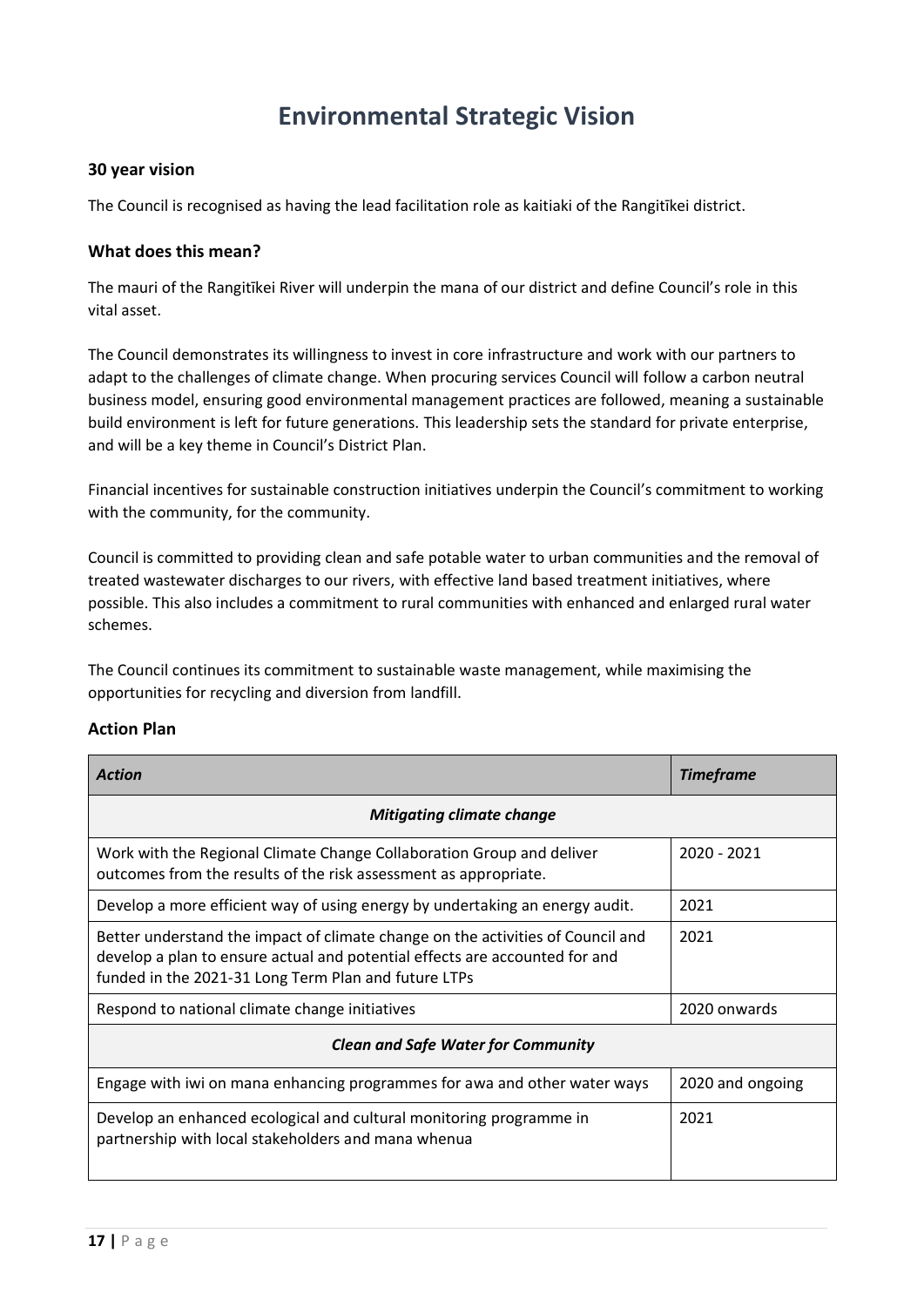| <b>Action</b>                                                                                                                                                                                           | <b>Timeframe</b>     |  |
|---------------------------------------------------------------------------------------------------------------------------------------------------------------------------------------------------------|----------------------|--|
| Improve environmental outcomes for all Rangitikei Treatment Plants<br>Taihape<br>$\overline{\phantom{a}}$<br>Marton / Bulls<br>Rātana                                                                   | 2022<br>2025<br>2022 |  |
| Council is focused on achieving environmental improvements as WWTP's<br>are upgraded and re-consented reflecting the current and future receiving<br>environment and community / stakeholder interests. |                      |  |
| Sustainable waste management                                                                                                                                                                            |                      |  |
| Review the Waste Management & Minimisation Plan to determine the<br>community appetite for landfill diversion options recognising costs are likely to<br>be higher than landfill disposal.              | 2021                 |  |
| Investigate kerbside recycling collections - if there are appropriate channels for<br>landfill diversion.                                                                                               | 2021                 |  |
| If recycling is achievable investigate glass and co-mingle management options<br>within the Rangitikei District and with our neighbouring local authorities.                                            | 2021/22              |  |
| <b>Relationship development</b>                                                                                                                                                                         |                      |  |
| Understand and define what it means for us to have "the lead facilitation role as<br>kaitaiki of the Rangitīkei district" by engaging with iwi.                                                         | 2020 and ongoing     |  |
| Include iwi in environmental development discussions and seek opportunities for<br>collaboration                                                                                                        | 2020 and ongoing     |  |
| <b>Council Plans and Policies</b>                                                                                                                                                                       |                      |  |
| 2023 District Plan adopted - aligned to suit our Strategic vision                                                                                                                                       | 2023                 |  |
| Deliver a Long Term Plan aligned with Council's strategic vision, which challenges<br>current thinking and practices                                                                                    | 2021                 |  |
| Social Procurement Policies and Business as Usual activities include a carbon<br>neutral business model.                                                                                                | 2021                 |  |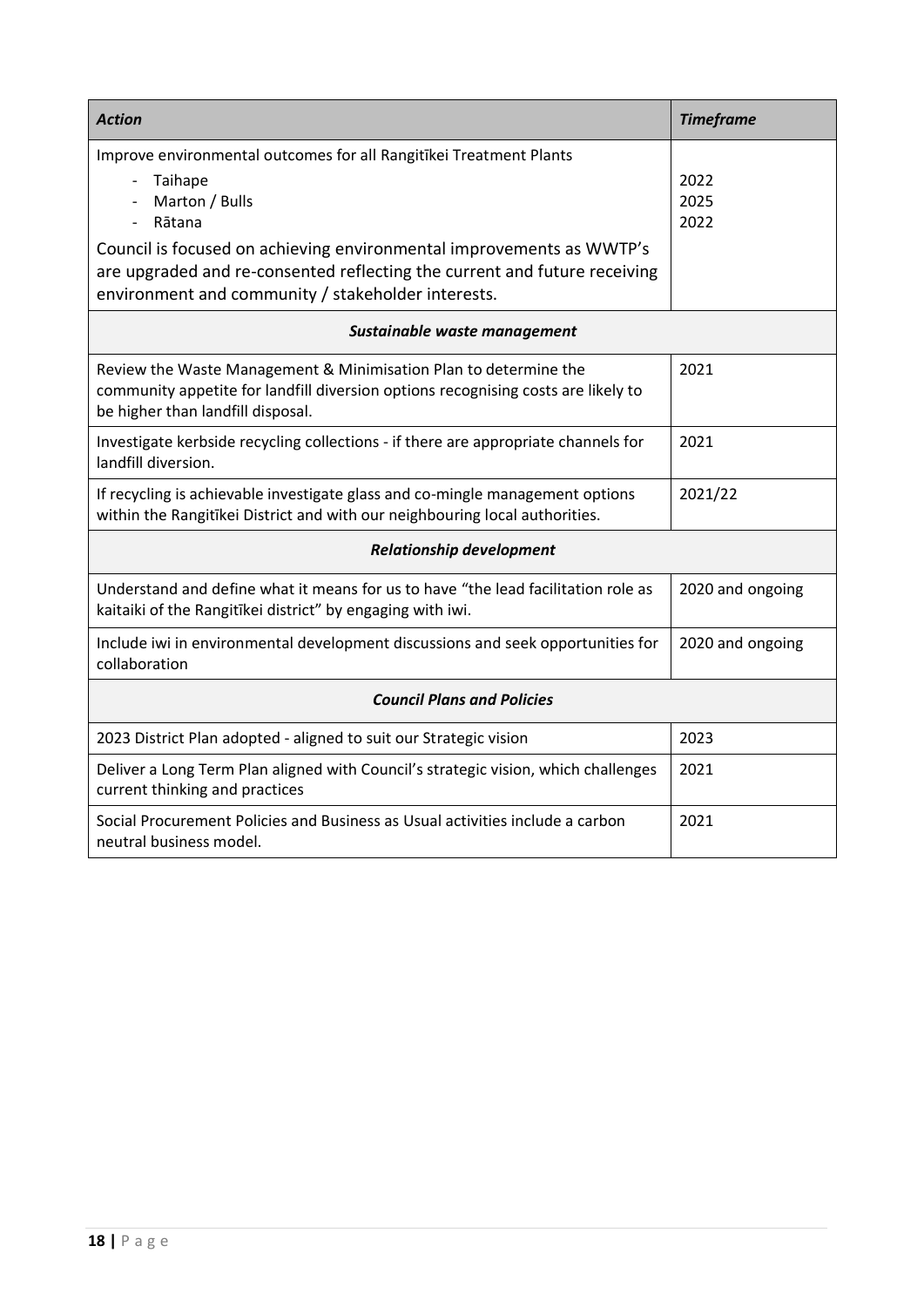## **Cultural Strategic Vision**

#### **30 year vision**

The Rangitīkei District is a heartland. It has an inclusive and diverse culture that recognises the heritage of the district and its people. It is permissive and is a sought after place to live and work due to the employment, education and recreation activities within the District and its close neighbours. Our heritage is part of our charm.

### **What does this mean?**

Council will develop and nurture a community culture that is inclusive, open and accepting for residents, businesses and visitors travelling in our District. We accept and encourage diversity, as this will support the growth of the district.

New industries and businesses will position their activities in the Rangitīkei and neighbouring districts. The RNZAF base at Ohakea will contribute significantly to the growing population in the region. These new industries and businesses, and their associated employees, will choose the Rangitīkei as it supports their intrinsic needs.

To enable this to happen Council will ensure Policies are permissive and support innovation, while recognising the diverse nature and heritage of the District. Our rural and urban communities are integrated, not isolated.

Council recognises that landlocked land is a significant issue for some Māori landowners in the Rangitīkei District. The inability of these Māori landowners to access their land creates a loss of connection to the land, and has an impact on the land's use, enjoyment and productive capacity.

Essential partnerships with iwi, industry, and our education providers are maintained and nourished to ensure the well-being of the community (the heartbeat of the district).

A key part of achieving this is our commitment to engage with all sectors of our community whenever something is planned.

Culture and arts are valued by the District. Facilities and community spaces will be easily accessible to support and grow cultural events within the District for both residents and visitors.

| <b>Action</b>                                                                                                                                                                                                                                                           | <b>Timeframe</b> |
|-------------------------------------------------------------------------------------------------------------------------------------------------------------------------------------------------------------------------------------------------------------------------|------------------|
| <b>Essential partnerships</b>                                                                                                                                                                                                                                           |                  |
| Develop, maintain and enhance a range of partnerships which collectively enable<br>and enhance the cultural action plan:<br>iwi<br>Other cultural groups<br>Community groups<br>$\sim$<br>Industry<br><b>Education providers</b><br>Tourism / destination organisations | 2020 and beyond  |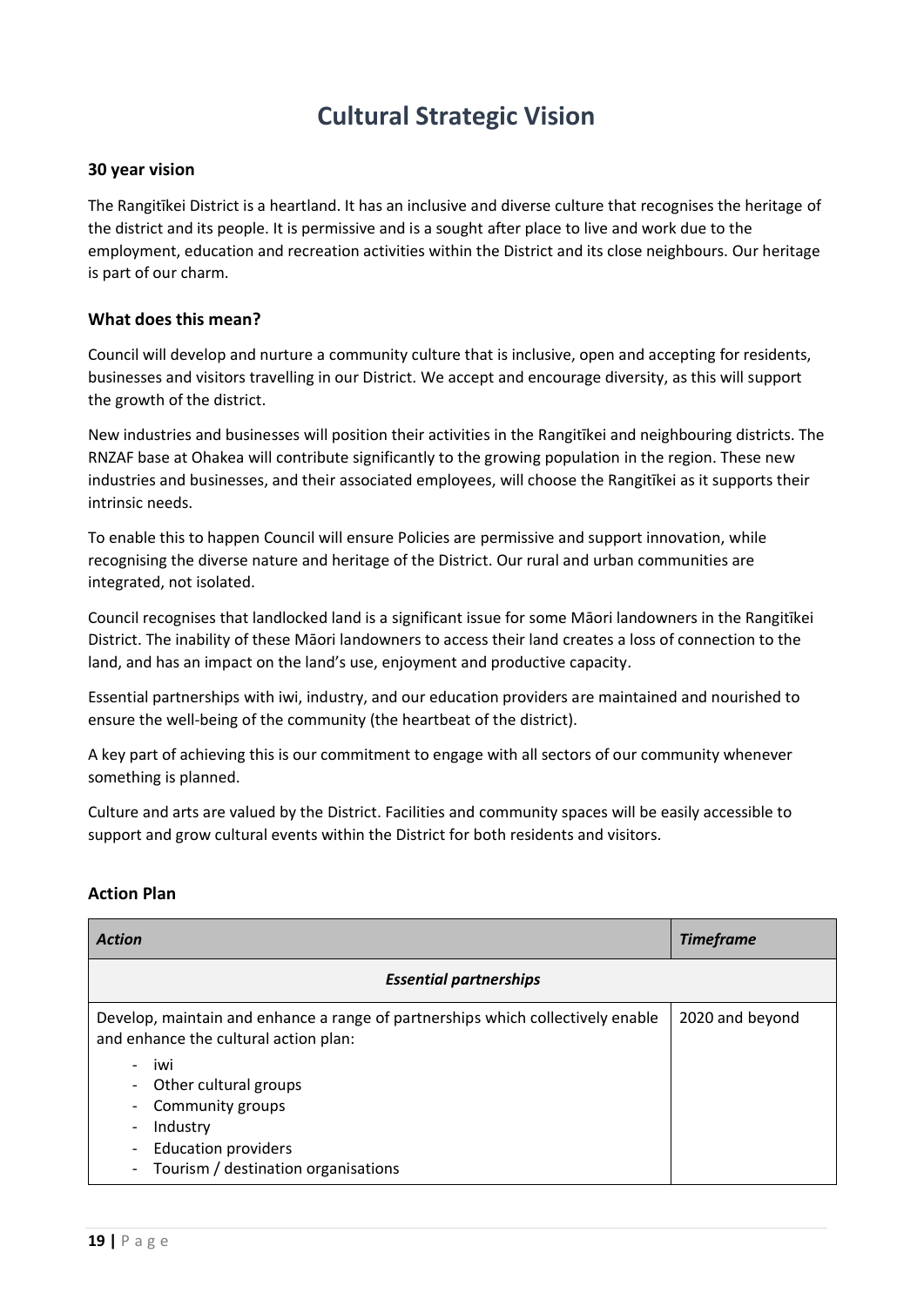| <b>Action</b>                                                                                                                                                                                                                              | <b>Timeframe</b> |  |
|--------------------------------------------------------------------------------------------------------------------------------------------------------------------------------------------------------------------------------------------|------------------|--|
| Celebrating our cultural identity, heritage and history                                                                                                                                                                                    |                  |  |
| Develop an annual calendar of Council run events, exhibitions and displays that<br>reflect the ethnic-cultural diversity and heritage of the District.                                                                                     | 2020 and beyond  |  |
| Through MOU's and other arrangements, support community led initiatives,<br>events and displays that reflect the cultural identity of towns.                                                                                               | 2021             |  |
| Investigate a District tour / spatial map of sites of cultural and historical<br>significance, and recreational interest.<br>Include numbered sites with English and Te Reo signage<br>District storytelling                               | 2021             |  |
| Tell the story of iwi and European history and heritage                                                                                                                                                                                    |                  |  |
| Provide and encourage cultural skills training for all Council staff.                                                                                                                                                                      | 2020 and beyond  |  |
| Promotion of District as a place rich in opportunity for residents and visitors                                                                                                                                                            |                  |  |
| Develop and enhance district promotion and destination marketing collateral:<br>Employment<br>Education<br>Tourism / recreation                                                                                                            | 2021             |  |
| <b>Embracing cultural diversity</b>                                                                                                                                                                                                        |                  |  |
| Develop policies, plans and strategies that are inclusive of all cultures within the<br>district.                                                                                                                                          | 2020 and beyond  |  |
| Provide bicultural signage in district libraries                                                                                                                                                                                           | 2021/22          |  |
| <b>Connected communities</b>                                                                                                                                                                                                               |                  |  |
| Develop a migrant integration strategy (international and domestic) and apply for<br><b>Welcoming Communities grant</b>                                                                                                                    | 2020-2021        |  |
| Identify where council needs to improve engagement i.e.: Samoan, Community,<br>Rural Community, smaller settlements and co-create robust and bespoke<br>improvement plans (engagement/communication strategy) that speaks to each<br>group | 2021-2022        |  |
| Facilitate opportunities for youth leadership and participation in Council<br>activities.                                                                                                                                                  | 2021 and beyond  |  |
| Support education to employment pathways that promote the success and<br>retention of youth in the District.                                                                                                                               | 2021 and beyond  |  |
| Facilitate opportunities for intergenerational interactions.                                                                                                                                                                               | 2021 and beyond  |  |
| <b>Historical landlocked land issues</b>                                                                                                                                                                                                   |                  |  |
| Promote, facilitate and assist in the effective use, management, and<br>development, by or on behalf of the owners, of Māori land and General land<br>owned by Māori.                                                                      | 2021 and beyond  |  |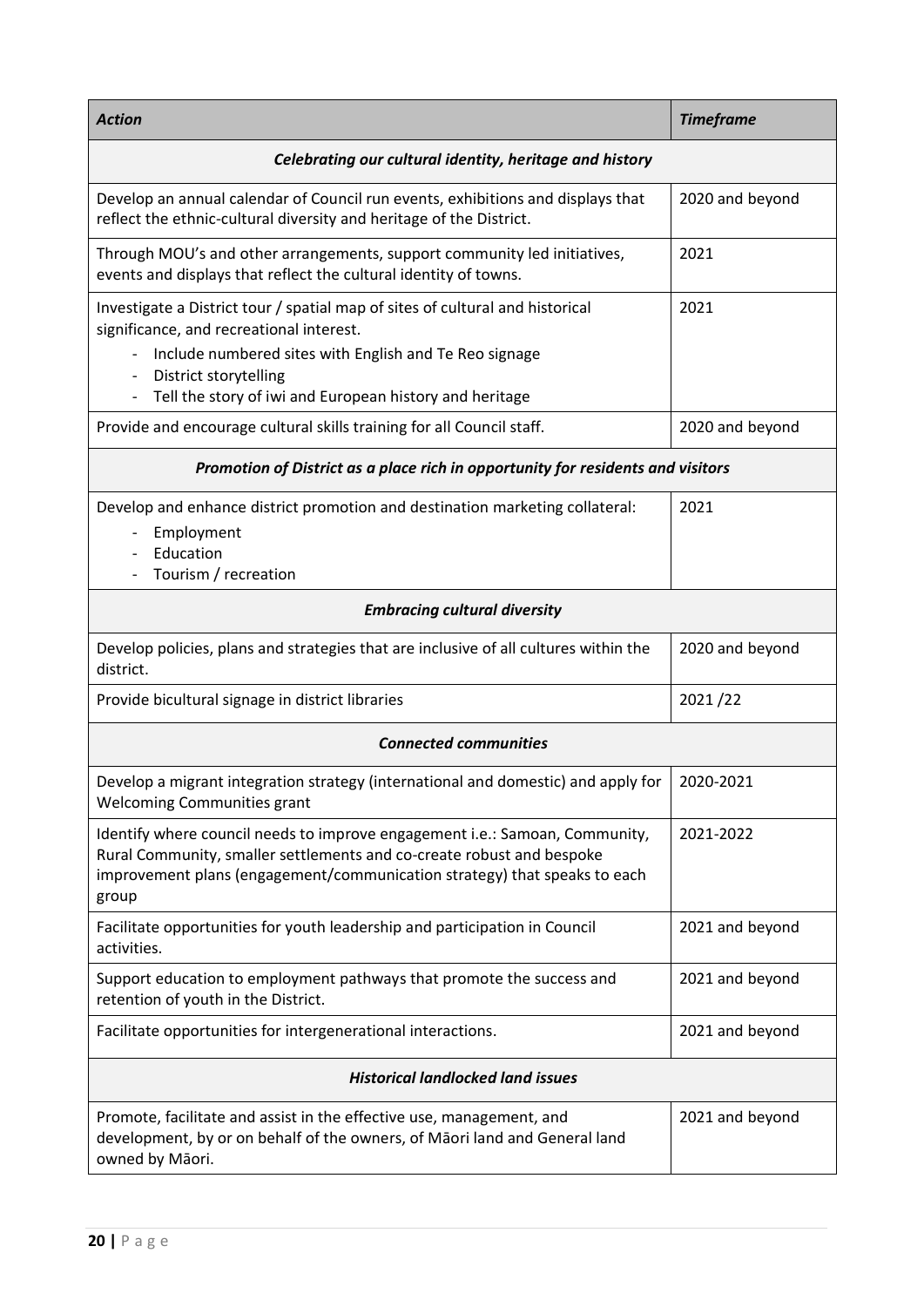## **Guiding Principles to Support the Vision**